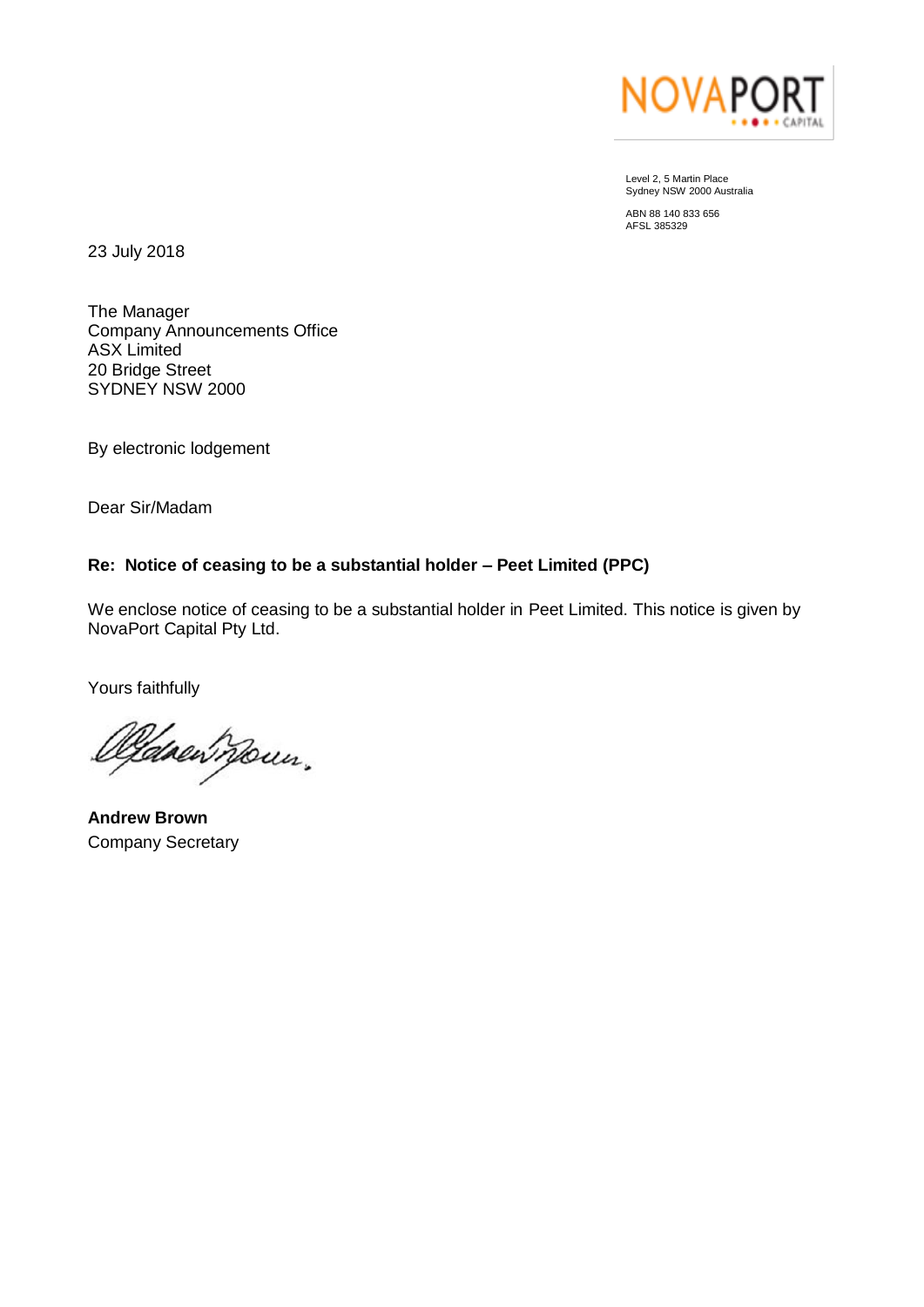## **Form 605**

**Corporations Act 2001 Section 671B**

# **Notice of ceasing to be a substantial holder**

| To Company Name/Scheme                             | <b>Peet Limited</b>             |  |  |
|----------------------------------------------------|---------------------------------|--|--|
| <b>ACN/ARSN</b>                                    | 008 665 834                     |  |  |
| 1. Details of substantial holder (1)               |                                 |  |  |
| Name                                               | <b>NovaPort Capital Pty Ltd</b> |  |  |
| ACN/ARSN (if applicable)                           | 140 833 656                     |  |  |
| The holder ceased to be a<br>substantial holder on | 19/07/2018                      |  |  |
| The previous notice was given to the company on    | 14/03/2017                      |  |  |
| The previous notice was dated                      | 14/03/2017                      |  |  |

#### **2. Changes in relevant interests**

Particulars of each change in, or change in the nature of, a relevant interest (2) of the substantial holder or an associate (3) in voting securities of the company or scheme, since the substantial holder was last required to give a substantial holding notice to the company or scheme are as follows:

| Date of change    | Person whose relevant<br>interest changed | Nature of change (4) | Consideration given in<br>relation to change (5) | Class (6) and<br>number of<br>securities<br>affected | Person's votes<br>affected |
|-------------------|-------------------------------------------|----------------------|--------------------------------------------------|------------------------------------------------------|----------------------------|
| <b>IRefer</b>     | <b>NovaPort Capital</b>                   | <b>IRefer</b>        | <b>Refer</b>                                     | <b>IRefer</b>                                        | <b>Refer Annexure</b>      |
| <b>Annexure 1</b> | <b>IPty Ltd</b>                           | <b>Annexure 1</b>    | <b>IAnnexure 1</b>                               | <b>Annexure 1</b>                                    |                            |

#### **3. Changes in association**

The persons who have become associates (3) of, ceased to be associates of, or have changed the nature of their association (7) with, the substantial holder in relation to voting interests in the company or scheme are as follows:

| Name and ACN/ARSN (if<br>ˈapplicable) | l association<br><b>Nature</b><br>ot |
|---------------------------------------|--------------------------------------|
| <b>IN/A</b>                           | . <i>.</i> .                         |

#### **4. Addresses**

The addresses of persons named in this form are as follows:

| Name                     | Address                                  |
|--------------------------|------------------------------------------|
| NovaPort Capital Pty Ltd | Level 2, 5 Martin Place, Sydney NSW 2000 |
|                          |                                          |

### **Signature**

| print name | <b>Andrew Brown</b> | Capacitv | <b>Company Secretary</b> |
|------------|---------------------|----------|--------------------------|
| sign here  | Oldsenmoun.         | date     | 23/07/2018               |
|            |                     |          |                          |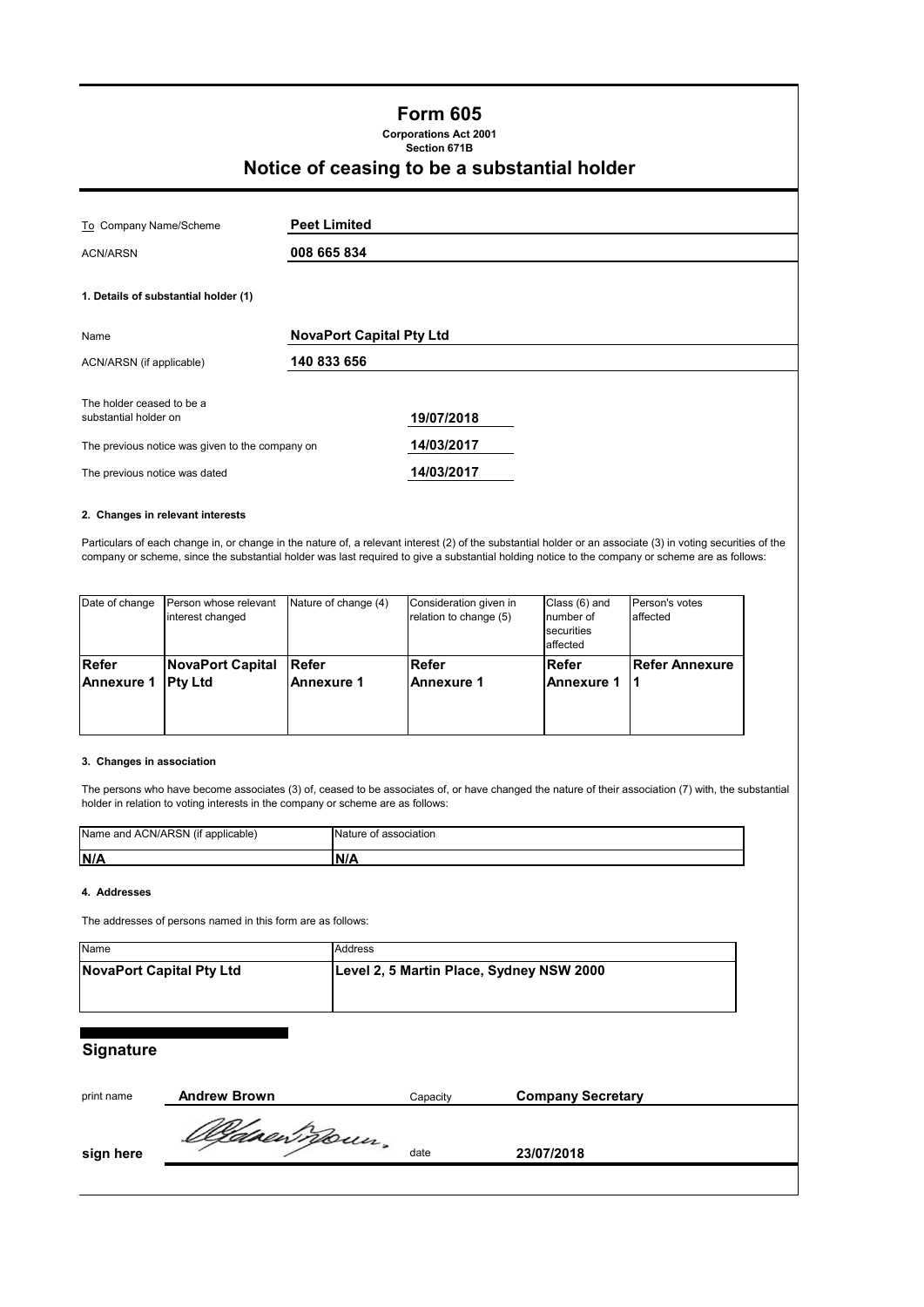#### **DIRECTIONS**

(1) If there area number of substantial holders with similar or related relevant interests (eg. a corporation and its related corporations, or the manager and trustee of an equity trust), the names could be included in an annexure to the form. If the relevant interests of a group of persons are essentially similar, they may be referred to throughout the form as a specifically named group if the membership of each group, with the names and addresses of members is clearly set out in paragraph 4 of the form.

(2) See the definition of "relevant interest" in sections 608 and 671B(7) of the Corporations Act 2001.

(3) See the definition of "associate" in section 9 of the Corporations Act 2001.

(4) Include details of:

(a) any relevant agreement or other circumstances because of which the change in relevant interest occurred. If subsection 671B(4) applies, a copy of any document setting out the terms of any relevant agreement, and a statement by the person giving full and accurate details of any contract, scheme or arrangement, must accompany this form, together with a written statement certifying this contract, scheme or arrangement; and

(b) any qualification of the power of a person to exercise, control the exercise of, or influence the exercise of, the voting powers or disposal of the securities to which the relevant interest relates (indicating clearly the particular securities to which the qualification applies).

See the definition of "relevant agreement" in section 9 of the Corporations Act 2001.

(5) Details of the consideration must include any and all benefits, money and other, that any person from whom a relevant interest was acquired has, or may, become entitled to receive in relation to that acquisition. Details must be included even if the benefit is conditional on the happening or not of a contingency. Details must be included of any benefit paid on behalf of the substantial holder or its associate in relation to the acquisitions, even if they are not paid directly to the person from whom the relevant interest was acquired.

(6) The voting shares of a company constitute one class unless divided into separate classes.

(7) Give details, if appropriate, of the present association and any change in that association since the last substantial holding notice.